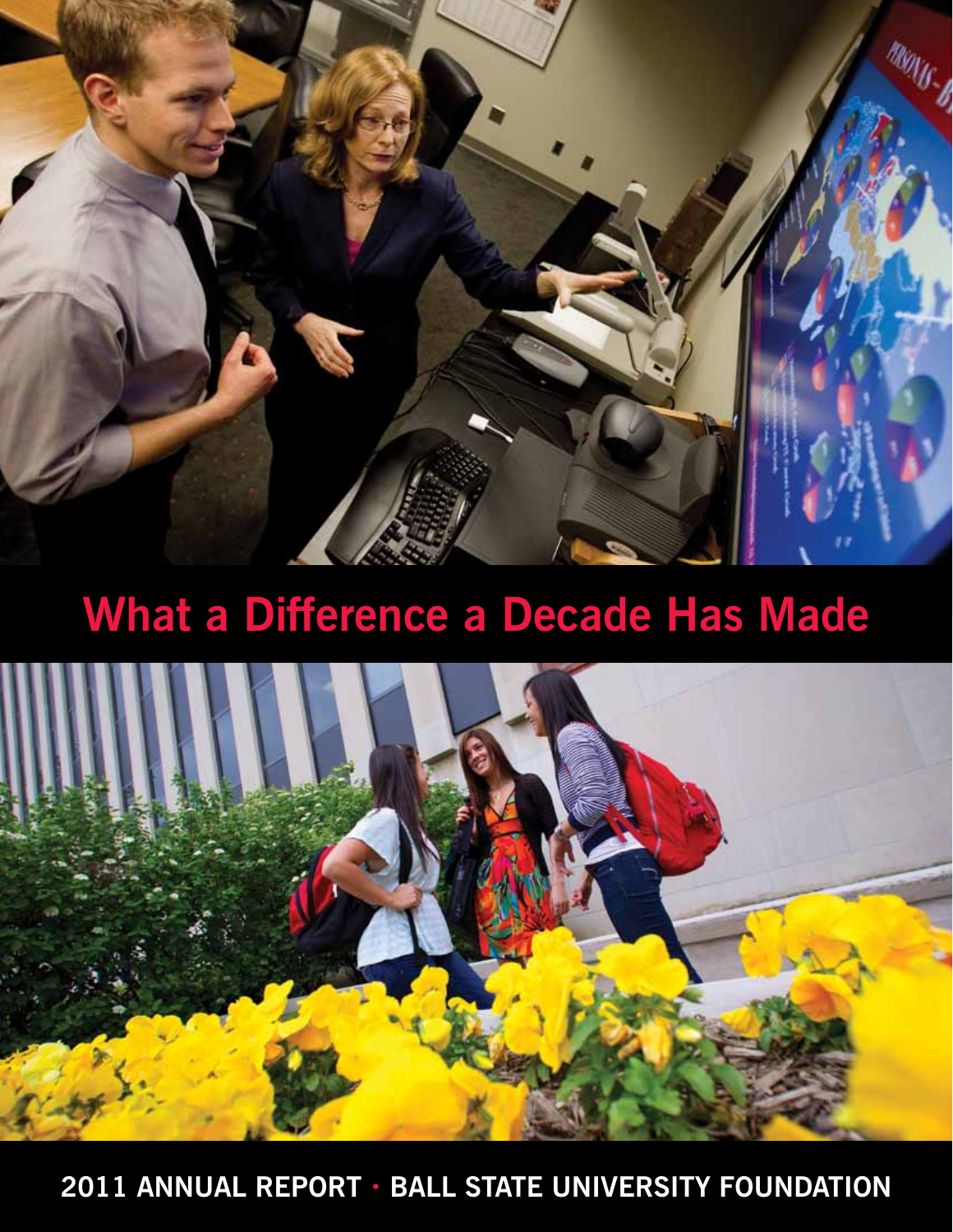# **What a Difference a Decade Has Made**

## **Dear alumni and friends:**

In 2001, we commemorated 50 years of service to Ball State University. It was a time for celebration. Our founders provided a solid foundation, and we took pride in the growth of our board and professional staff, our strong partnership with Ball State, a sound investment strategy, and a growing asset base of \$113 million. Foremost, we were grateful for the beneficence of our donors and for their loyal support of Ball State.

Fast-forward 10 years to 2011. Building on our experience of the last decade, an even more professional and innovative organization has emerged to serve donors and the university. We have weathered financial storms with a diversified investment policy, crafted with a balance of prudence and risk. Using the expertise of our board, staff, and in partnership with the university, the foundation has accomplished more than 90 percent of the goals of our 2007–2012 strategic plan with more than a year to go. Also in the past decade, the foundation has participated in two highly successful comprehensive capital campaigns while expanding services to our benefactors.

We have experienced solid growth since the celebration of our golden anniversary. What a difference a decade has made!

This year's annual report is a 10-year retrospective and is presented as a tribute to our donors and others who have taken us to today's level of excellence and stewardship.



fletan Stadewar

Stefan S. Anderson Chairman, Board of Directors Ball State University Foundation

Wavid W. Pahlman

David W. Bahlmann President and CEO Ball State University Foundation

## **A Decade of Extraordinary Leadership**

We salute our board chairs who served during this decade for their exceptional vision and leadership.



**Mary R. Sissel, MA '78** Denver, Colorado 2000–2002



**Anthony L. Schneider, BS '80** Indianapolis, Indiana 2006–2008



**Richard W. Hutson, BS '60, MA '62** Lake Forest, Illinois 2002–2004



**J. Richard Emens** Columbus, Ohio 2008–2010



**William L. Skinner** West Tisbury, Massachusetts 2004–2006



**Stefan S. Anderson, HHD '93** Muncie, Indiana 2010–2012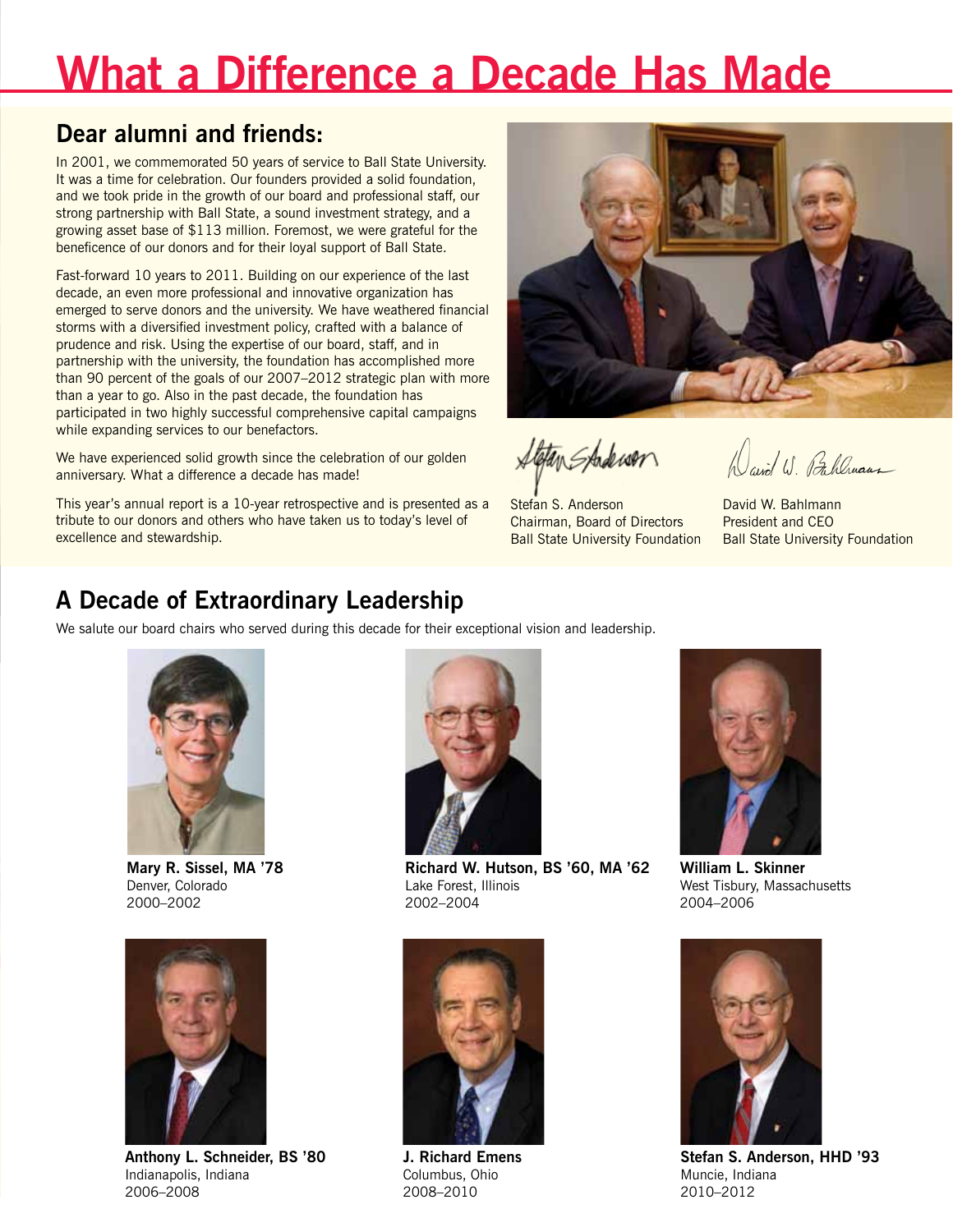## **Progress + Promise: A Look at the Last 10 Years**

#### **Our last 10 years were filled with achievements and challenges that required creative solutions.**

What made this decade stand out was the significant growth and development of the foundation in the areas of board governance, investment strategy, university support, and donor stewardship.

### **A Fully Engaged Board**

In line with our goal of ever improving the efficiency of the foundation, we have taken thoughtful steps to expand governance procedures and policies. Improvements to our organizational structure, committee development, the creation of task forces, and a comprehensive strategic plan have all been integral to this process.

## **Board and Committee Development**

Our board of directors has grown both in size and scope of functionality, with 31 voting members and active committees that focus on board development and administration, investments, operations and finance, audit, and philanthropy. Our board consists of a wide variety of professionals responsible for the broad strategic direction and key policies as well as the overall governance and accountability of the organization. Service on committees in their areas of expertise allows members to become engaged and use their skills.

In 2004, we recognized that there would be significant turnover in the years ahead due to term limits on our board members, so an initiative to recruit top level executives and professionals was put into action. Consequently, our board has developed into a highly diversified set of leaders from all over the country with the skills needed to add value to the organization. Kent "Oz" Nelson, BS '59, LLD '94, then chairman of the Committee on Directors, is proud of the depth of talent that has been recruited. "The results are evident," he says.

Last year, Penny A. Ralston, BS '71, chair of the Committee on Directors, led a task force examining board members' commitments and responsibilities, a process facilitated by each member completing an extensive survey. The task force divided itself into two groups: the structure and content group,

which focused on board composition, board meeting efficiency, and utilization of committees, and the board engagement task force, which looked at operational processes, accountability, engagement, and the mentoring and orientation of new members.

The newest committee, the Planned and Endowment Giving Committee, formed in 2004, has served as an asset for long-term fundraising efforts. Currently chaired by John R. Seffrin, BS '66, HSD '94, CEO of the American Cancer Society, the committee reviews program policies and procedures and assists with the cultivation, education, solicitation, and promotion of planned and endowed gifts.

## **Strategic Plan**

In 2007, we unveiled our first long-term strategic plan, a set of goals that would guide future decisions and policy-making procedures. These six goals have helped us focus on achieving our vision and mission in a time of fast paced evolution, challenges, and opportunities.

Implementation of the strategic plan has substantially contributed to the strength of the foundation as a partner of the university and facilitated the provision of stable financial support to the university during recent times of upheaval and volatility in the financial markets. Next year, a task force will forge a new strategic plan for 2012–2017.

"The task ahead is to start with a clean slate and seek the most effective means for supporting this ever changing university in the years ahead," says Stefan S. Anderson, foundation board chairman. "It is part of our culture and mission to expect our foundation to continuously improve and seek new horizons to support Ball State and its donors."

### **Goals: 2007–2012 Strategic Plan**

- **• Service to Constituents**—Offer unparalleled service to all constituents, including the university, donors, and beneficiaries.
- **• Investment Management**—Use effective investment strategies to maximize long-term performance for a growing asset base.
- **Fundraising**—Through the board, the foundation will become an active participant and catalyst for fundraising initiatives.
- **• Volunteer and Staff Development**—Engage in ongoing development and succession strategies to ensure effectiveness.
- **Organizational Structure**—Continuously pursue an efficient organizational system.
- **• Integrated Operational Model**—As an independent nonprofit, the foundation strives to operate in an integrated manner with other divisions of Ball State.

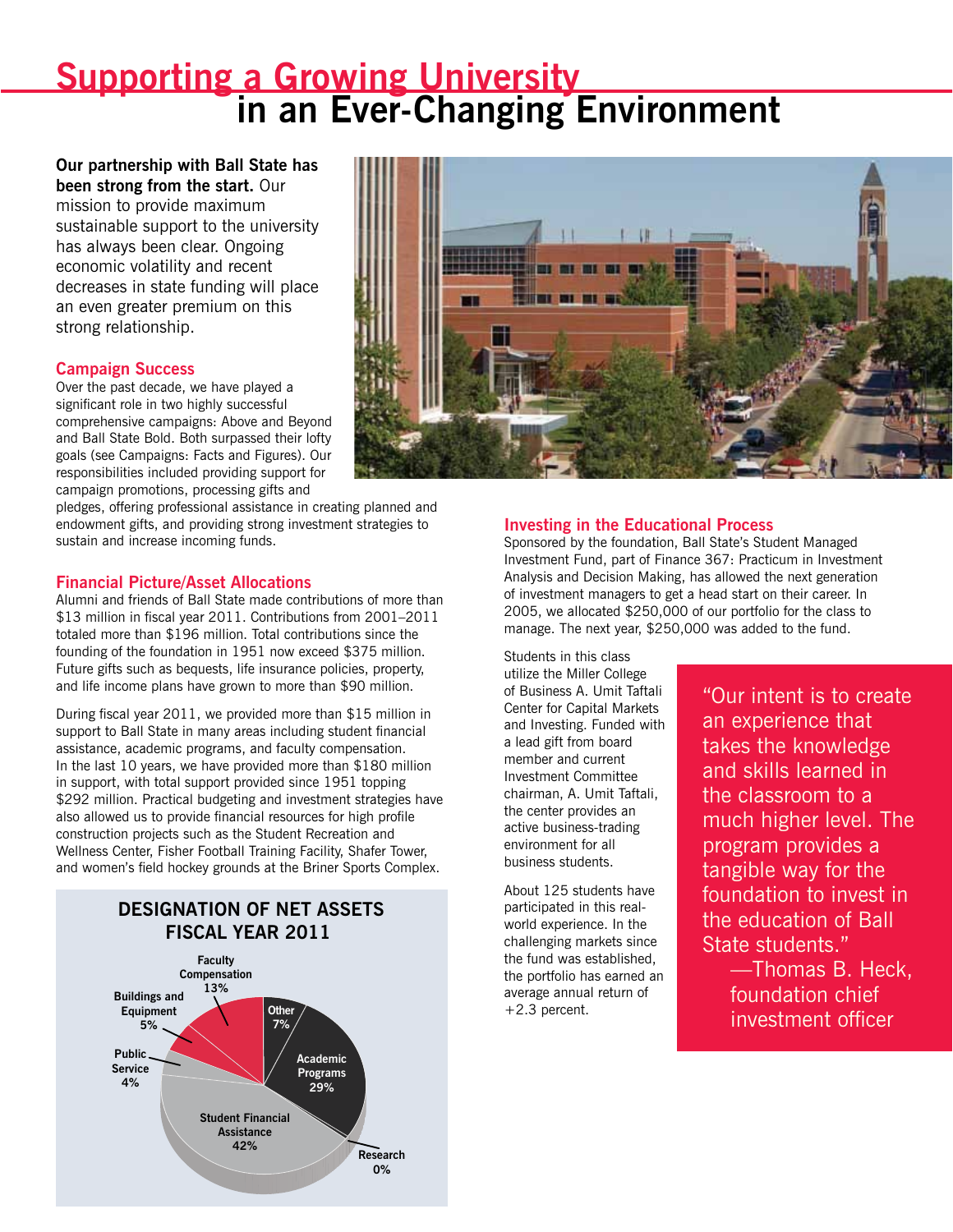## **Nationally Recognized Investment Practices**

**In a decade of turbulent economic change, we have managed to persevere despite the market conditions.**  Our assets have grown and the investing process has become more complicated, but our mission remains the same: to provide maximum, sustainable support to Ball State.

### **Small Nonprofit of the Year**

In 2007, we were named Small Nonprofit of the Year by the editorial staff of *Alternative Investment News* and *Foundation and Endowment Money Management* at the seventh annual Nonprofit Awards for Excellence. Decades in the making, the award for the effective implementation of our investment policies and results is due to the innovation and creativity of our board, investment committee, and staff.

We were selected out of a pool of several thousand peer colleges and universities, all of whom have assets under \$500 million. Contenders were judged on performance, investment decisions, and use of managers and consultants.

At the time, the work of the Investment Committee, then chaired by J. Richard Emens, consulting firm Hammond Associates, and members of foundation staff produced results that by September 30, 2007, had generated a five-year average investment return of 17 percent.

### **Asset Growth**

From the period of 2001–2011 our assets have grown from \$113 million to more than \$199 million.

Over the past decade, the allocation of our assets has changed as the financial markets have changed. In 2001, assets were split between equity (70 percent) and fixed income (30 percent). In 2003, we hired Hammond Associates as a consultant and a year later started allocating up to 50 percent of our assets to alternative investments such as private equity, real assets, and hedge funds. Our current asset plan has evolved to the percentages in the chart below.

In fiscal year  $2011$ , we achieved  $+20.6$  percent in investment returns—the third highest return in foundation history, behind only fiscal years 1985 and 1997. This carries the five year average annual return to 2.3 percent, the 10-year return to 5.2 percent, and the 20-year return to 8.3 percent.

### **POLICY ASSET ALLOCATION, FISCAL YEAR 2011**



#### **A Distinctive Model—CIO/Investment Manager Liaison**

In 2010 and 2011, considerable thought and planning was devoted to the development of our current model investment management structure. Chief Investment Officer Thomas B. Heck, MS '83, has a distinctive role as the interactive staff professional working with the foundation and our third party investment firm, Perella Weinberg Partners.

By using Perella Weinberg Partners, the foundation has access to resources it would not be able to build internally, while enabling us to tailor our investment policies, objectives, and asset allocation to fit our mission and needs.



## **Investment Return Policy**

In the years since 2007, we have modified our Investment Policy Statement and the investment objectives as financial markets and university needs have changed. Today, given the reduced public funding for higher education, we are structuring our investment process and portfolio to target a gross long-term return of 9 percent in order to support the university's anticipated needs for higher levels of funding.

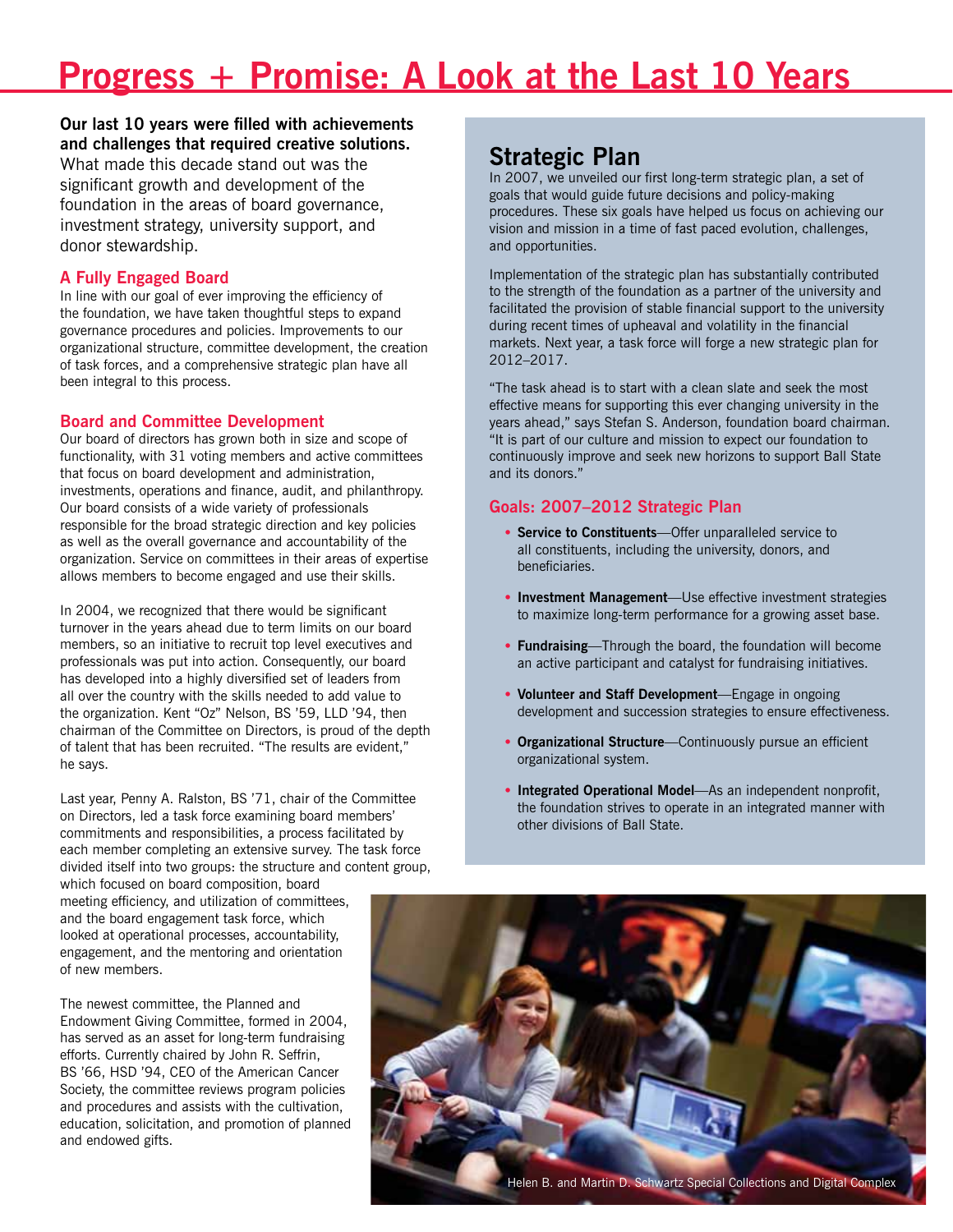## **Supporting a Growing University** *ii* **in an Ever-Changing Environment**

**Our partnership with Ball State has been strong from the start.** Our

mission to provide maximum sustainable support to the university has always been clear. Ongoing economic volatility and recent decreases in state funding will place an even greater premium on this strong relationship.

## **Campaign Success**

Over the past decade, we have played a significant role in two highly successful comprehensive campaigns: Above and Beyond and Ball State Bold. Both surpassed their lofty goals (see Campaigns: Facts and Figures). Our responsibilities included providing support for campaign promotions, processing gifts and

pledges, offering professional assistance in creating planned and endowment gifts, and providing strong investment strategies to sustain and increase incoming funds.

### **Financial Picture/Asset Allocations**

Alumni and friends of Ball State made contributions of more than \$13 million in fiscal year 2011. Contributions from 2001–2011 totaled more than \$196 million. Total contributions since the founding of the foundation in 1951 now exceed \$375 million. Future gifts such as bequests, life insurance policies, property, and life income plans have grown to more than \$90 million.

During fiscal year 2011, we provided more than \$15 million in support to Ball State in many areas including student financial assistance, academic programs, and faculty compensation. In the last 10 years, we have provided more than \$180 million in support, with total support provided since 1951 topping \$292 million. Practical budgeting and investment strategies have also allowed us to provide financial resources for high profile construction projects such as the Student Recreation and Wellness Center, Fisher Football Training Facility, Shafer Tower, and women's field hockey grounds at the Briner Sports Complex.





### **Investing in the Educational Process**

Sponsored by the foundation, Ball State's Student Managed Investment Fund, part of Finance 367: Practicum in Investment Analysis and Decision Making, has allowed the next generation of investment managers to get a head start on their career. In 2005, we allocated \$250,000 of our portfolio for the class to manage. The next year, \$250,000 was added to the fund.

Students in this class utilize the Miller College of Business A. Umit Taftali Center for Capital Markets and Investing. Funded with a lead gift from board member and current Investment Committee chairman, A. Umit Taftali, the center provides an active business-trading environment for all business students.

About 125 students have participated in this realworld experience. In the challenging markets since the fund was established, the portfolio has earned an average annual return of +2.3 percent.

"Our intent is to create an experience that takes the knowledge and skills learned in the classroom to a much higher level. The program provides a tangible way for the foundation to invest in the education of Ball State students."

—Thomas B. Heck, foundation chief investment officer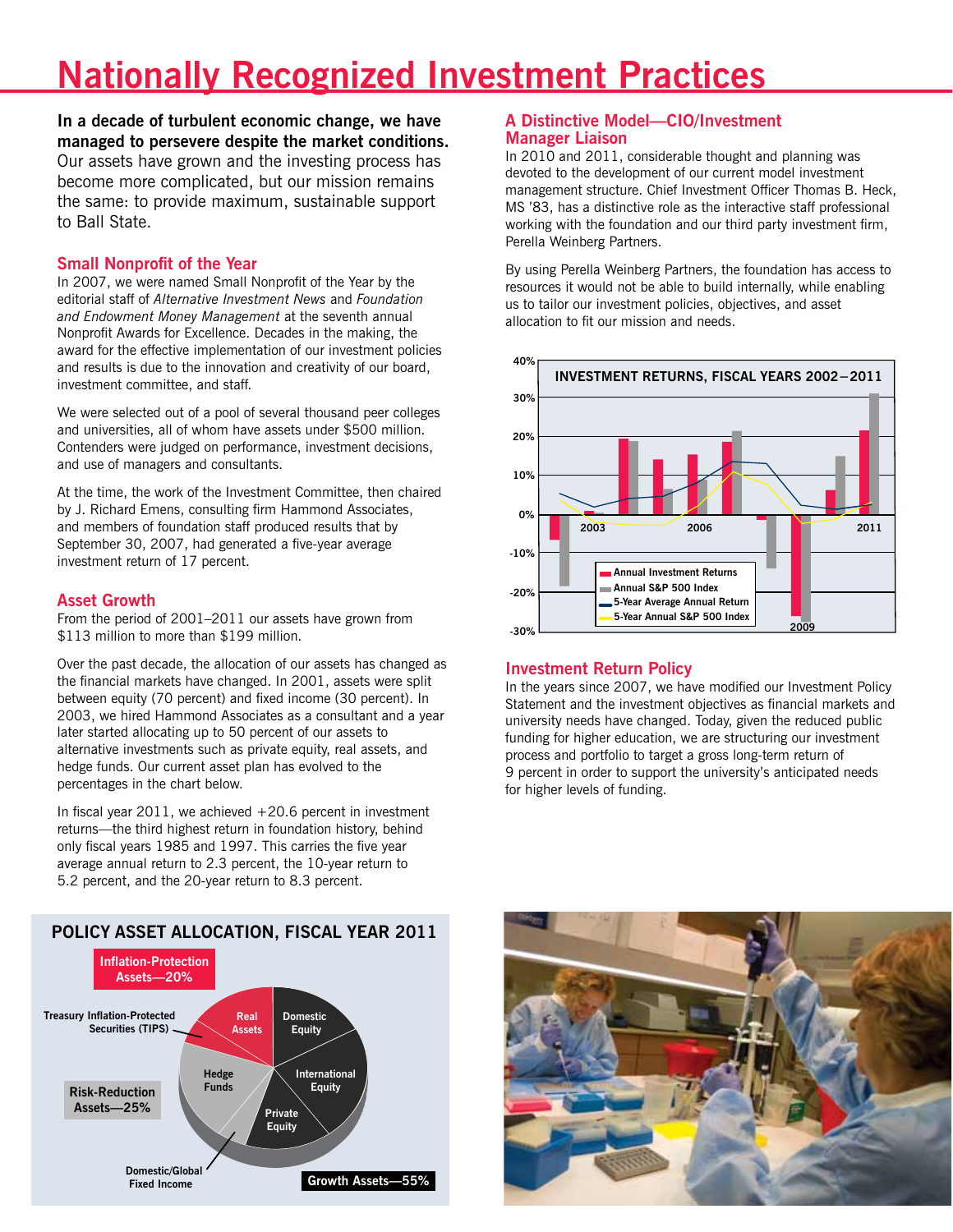## **Campaigns: Facts and Figures**



## **Ball State Bold: Investing in the Future (Fiscal Years 2005**–**2011)**

- More than 65,000 donors invested more than \$210.8 million, exceeding the \$200 million goal.
- New and matured planned gifts totaled more than \$64 million, exceeding the \$50 million goal.

### **Initiatives**

Investing in Transformative Experiences

• In four years, 12,000+ students completed more than 700 immersive learning projects based in 70 counties.

Investing in a Vibrant Campus

- John B. and June M. Scheumann Stadium
- Marilyn K. Glick Center for Glass
- Edmund F. and Virginia B. Ball Honors House
- Student Recreation and Wellness Center

Investing in National Recognition

- 28 nationally ranked or recognized programs
- Ball State ranked eighth among "up-and-coming," innovative colleges and universities by *U.S. News & World Report*
- Ball State named one of the best universities in the Midwest seven years running by The Princeton Review

Investing in the Intellectually Curious

- 200+ scholarships, including 133 new endowment funds
- 55 Bold Celebration Scholars

## **Above and Beyond: The Campaign to Advance Ball State University (Fiscal Years 1998**–**2002)**

- Nearly 43,000 donors contributed \$112.9 million, exceeding the \$90 million goal.
- Planned gifts totaled more than \$4.1 million, including 56 new planned gifts.

### **Initiatives**

- Provide scholarships and graduate fellowships to attract more top-ability students, including National Merit and National Achievement Scholars—\$31 million
- Develop innovative academic programs to enhance classroom teaching—\$30 million
- Capital improvements, including a new campus bell tower and carillon and athletic training facility—\$28.5 million

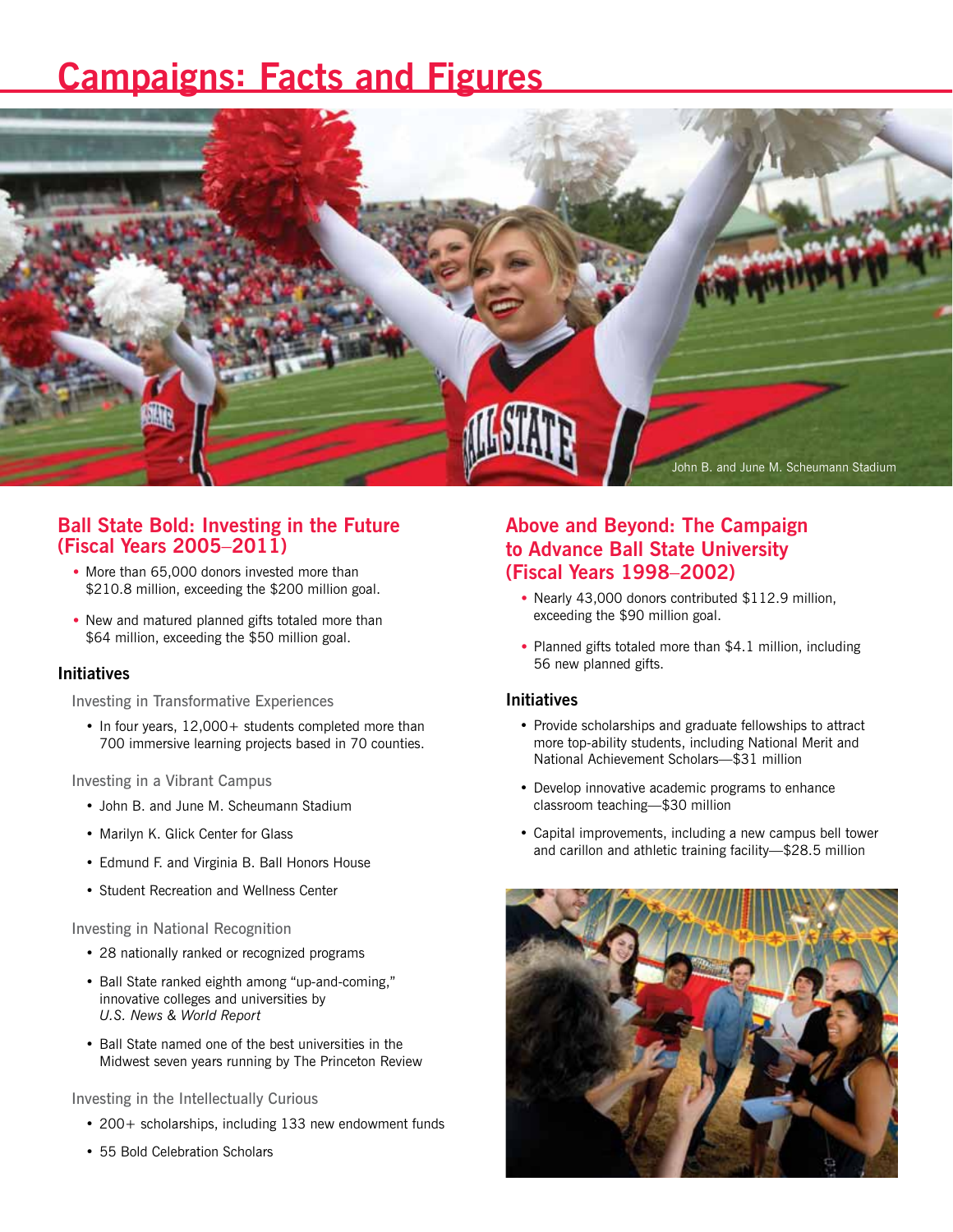## **Giving Back to Those Who Give**

**Going hand-in-hand with service to the university, we strive to make giving to Ball State a rewarding experience.** With generous donor support, Ball State is thriving and leading the way in creating innovative academic experiences. We are grateful for those who, despite economic challenges, have continued to support Ball State, and we will continue to be good stewards of their funds.

## **Providing Choices**

During the last decade, alumni and friends who created endowments (perpetual funding for scholarship, programs, faculty, or unrestricted purposes) were able to select two ways to manage their funds.

**Option 1: Stable Value Funds** (\$25,000 minimum) do not participate in gains or losses in our investment portfolio over time. A percentage of the fund balance, determined by our board of directors, is available each year as a spendable amount for the purposes designated in the fund agreement. Donors may choose to reinvest a certain percentage of the annual fund balance back into the fund for long-term growth.

**Option 2: Legacy Funds** (\$50,000 minimum) do participate in the earnings, gains, and losses of our investment portfolio on a total return basis. Each year, a percentage (spending rate) of the fund balance, determined by our board of directors, is available for support of the purposes designated in the fund agreement. Any unspent money is retained in the fund to allow for long-term growth.

## **Recognition**

A new donor recognition wall was installed in the Alumni Center in 2004. This allows us to proudly recognize members of our giving groups: Founders, Quadrangle, Fellows, and Beneficence societies. A list of the more than 700 endowment funds is also displayed on the wall. With the success of the Bold campaign, plans are to expand the display and possibly include the large number of 1918 Society members who give to Ball State for a consecutive number of years.

## **Technology**

In 2002, online giving came into the picture. From the convenience of their computer or other electronic devices, alumni and friends can go through a few simple steps to donate.

The Guide to Gift Planning website was also launched in 2002. It features the benefits of giving to Ball State along with explanations on what and how to give, gift comparisons, calculators, current articles on estate planning, e-brochures, and inspiring donor stories.

An online platform was launched in 2011 to help benefactors manage their donor advised funds. Created through Cardinal Funds Inc., a philanthropic partner controlled by the foundation, donor advised funds work much like a charitable checking account and are a great alternative to setting up a costly private foundation. The fund can be used to support various programs through the university, provide scholarships, and give to other charitable organizations. The convenient, password-protected online platform helps donors keep track of their account, make grant recommendations, and collaborate with friends and family.



## **Fiscal Year 2011 New Endowments**

Casazza Family Theatre Scholarship Jim Davis Endowment for New Media Emens Scholarship in honor of A. Umit Taftali Elizabeth A. Fox Scholarship Hanson Rhetoric and Composition Award Hosey Scholarship June Gadbury Howell Memorial Scholarship in Nursing Johnston Family Fund Jim and Marybeth Lintzenich Freshman Merit Scholarship Thomas S. McComish Scholarship in Aquatic Biology and Fisheries

James F. McKenzie Scholarship for Non-Traditional **Students** 

Oz Nelson Scholarship

O'Hara Family Scholarship

James W. and Joyce L. Parks Excellence Grants for Curriculum Enhancements Fund

Parks Poppa Freshman Merit Scholarship

Mark Popovich Family Fund

Dr. Joe R. and Alice Pursley Rinard Scholarship

Shaw and de Wetter Scholarship

Carl and Marjorie Strohm Scholarship

John and Therese Weakland Scholarship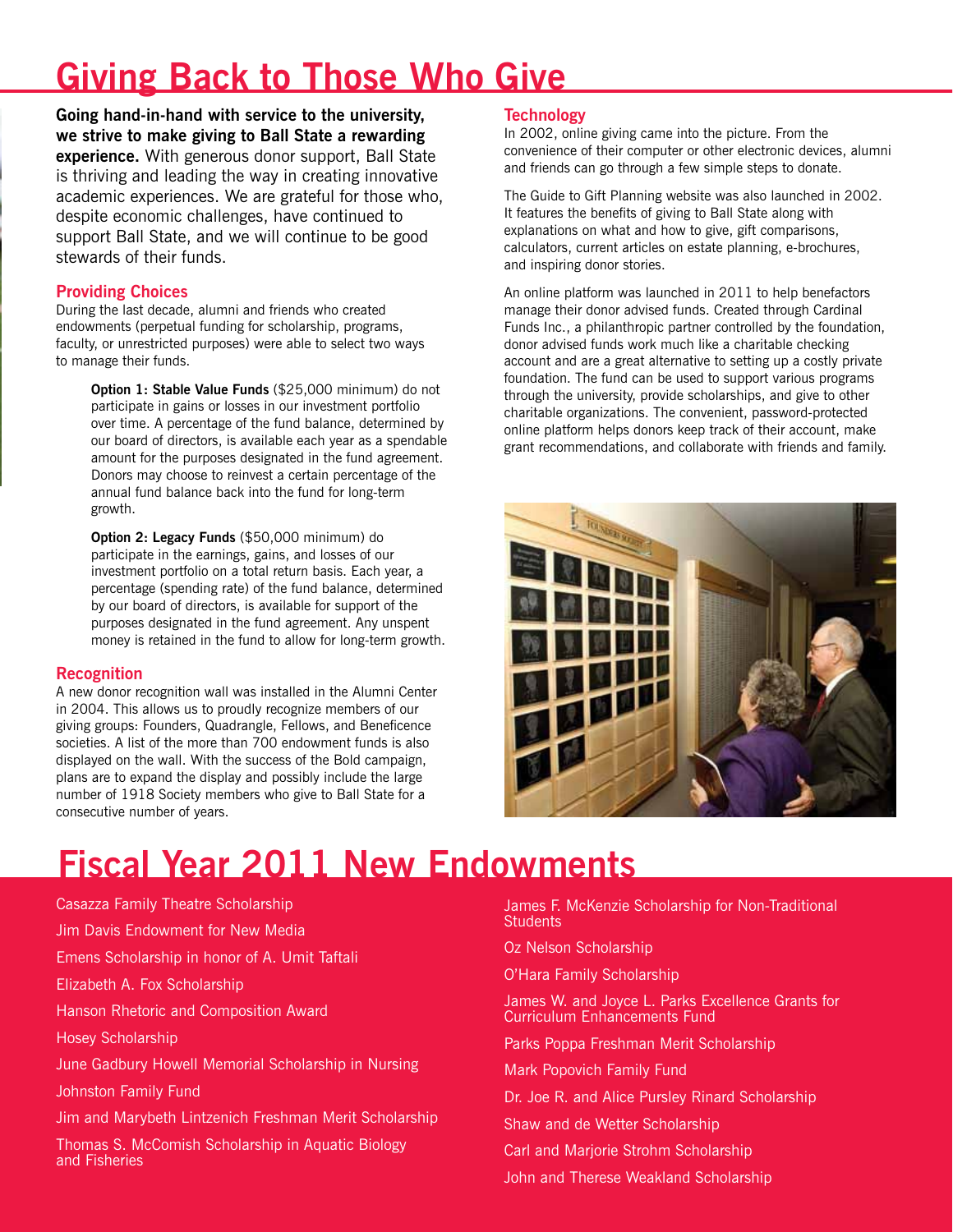

## **Statement of Financial Position**

| <b>Assets</b>                                         | 2011                     | 2010                         |
|-------------------------------------------------------|--------------------------|------------------------------|
| Cash and investments in marketable securities         | \$167,636,011            | \$145,925,580                |
| Contributions receivable                              | 16,062,546               | 19,555,428                   |
| Beneficial interests in perpetual and external trusts | 4,013,150                | 3,567,409                    |
| Investments in split-interest agreements              | 2,250,491                | 1,991,123                    |
| Property and equipment                                | 6,374,504                | 6,501,189                    |
| Other assets                                          | 2,876,166                | 1,729,457                    |
| <b>Total assets</b>                                   | \$199,212,868            | \$179,270,186                |
| <b>Liabilities</b>                                    |                          |                              |
| Accounts payable                                      | \$3,092,232              | \$4,514,133                  |
| University grants payable                             | 1,341,508                | 1,341,508                    |
| Accrued expenses                                      | 193,459                  | 211,248                      |
| Line of credit                                        | 2,500,000                | 3,395,000                    |
| Term note payable                                     | 7,300,000                | 8,300,000                    |
| Bond payable                                          | 10,000,000               | 10,000,000                   |
| Annuity and trust obligations                         | 2,381,063                | 2,480,569                    |
| <b>Total liabilities</b>                              | \$26,808,262             | \$30,242,458                 |
| <b>Net Assets</b>                                     |                          |                              |
|                                                       |                          |                              |
| Unrestricted                                          | \$531,465<br>103,424,050 | (\$12,084,096)<br>93,829,581 |
| Temporarily restricted<br>Permanently restricted      | 68,449,091               | 67,282,243                   |
| <b>Total net assets</b>                               | \$172,404,606            | \$149,027,728                |
|                                                       |                          |                              |

**Total liabilities and net assets \$199,212,868 \$179,270,186**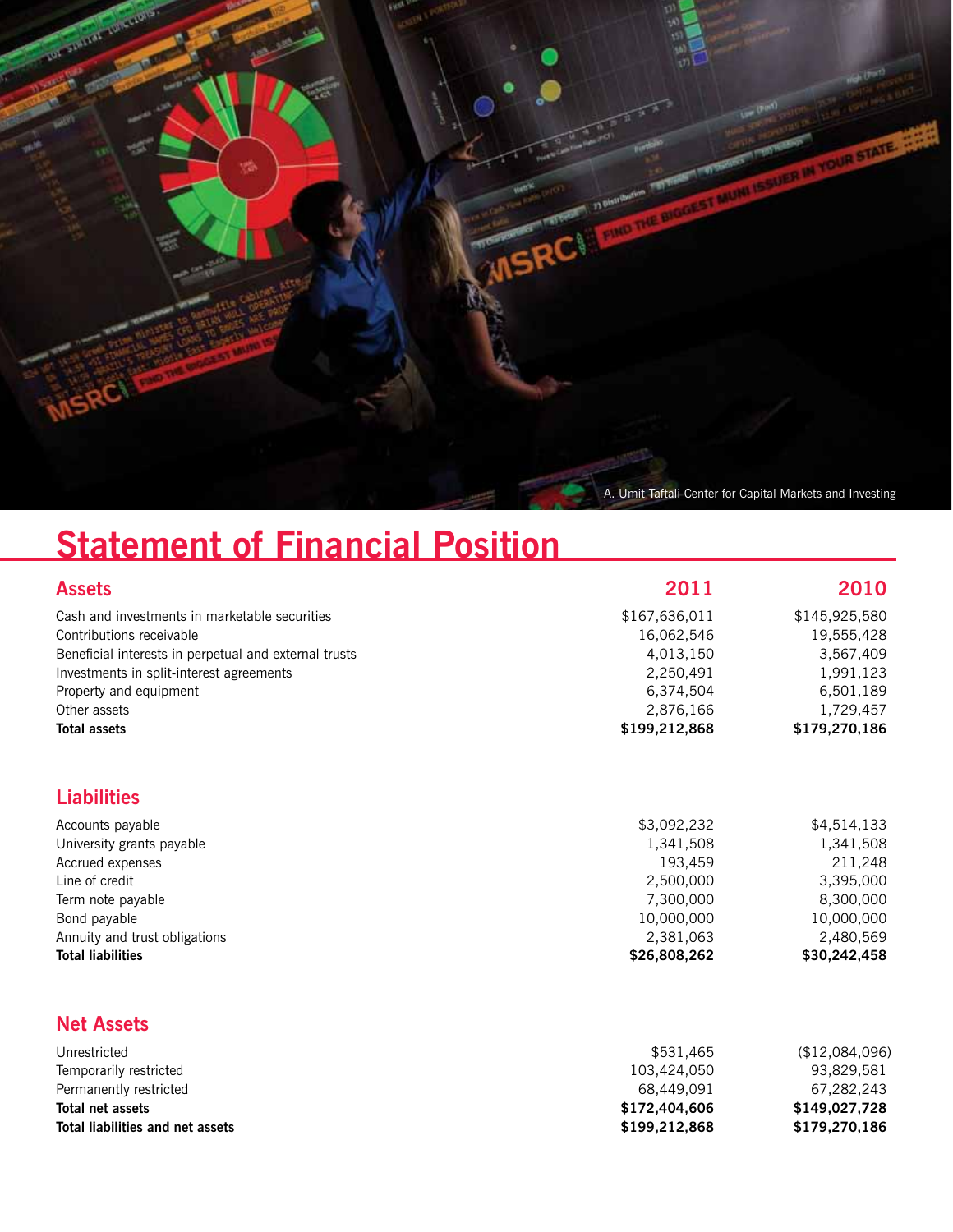## **Statement of Financial Activities**

| <b>Total Foundation</b>                                                                                                                                                                                                  | 2011                                                                                   | 2010                                                                                   |
|--------------------------------------------------------------------------------------------------------------------------------------------------------------------------------------------------------------------------|----------------------------------------------------------------------------------------|----------------------------------------------------------------------------------------|
| Revenue, Gains, and Other Support                                                                                                                                                                                        |                                                                                        |                                                                                        |
| Contributions and promotional activities<br>Investment income, including net realized and unrealized gains<br>Total revenue, gains, and other support                                                                    | \$13,572,000<br>27,706,819<br>\$41,278,819                                             | \$15,688,712<br>8,119,866<br>\$23,808,578                                              |
| <b>Expenses</b>                                                                                                                                                                                                          |                                                                                        |                                                                                        |
| University programs, including capital projects<br>Management and general<br>Fundraising<br><b>Total expenses</b><br>Change in net assets                                                                                | \$12,740,852<br>1,629,140<br>3,531,949<br>\$17,901,941<br>\$23,376,878                 | \$14,409,797<br>1,510,007<br>3,280,946<br>\$19,200,750<br>\$4,607,828                  |
| <b>Unrestricted</b>                                                                                                                                                                                                      |                                                                                        |                                                                                        |
| Revenue, Gains, and Other Support                                                                                                                                                                                        |                                                                                        |                                                                                        |
| Contributions and promotional activities<br>Investment income, including net realized and unrealized gains<br>Operating support fees<br>Net assets released from restrictions<br>Total revenue, gains, and other support | \$2,216,576<br>16,390,478<br>953,514<br>10,956,934<br>\$30,517,502                     | \$1,742,811<br>3,631,625<br>936,069<br>13, 161, 273<br>\$19,471,778                    |
| <b>Expenses</b>                                                                                                                                                                                                          |                                                                                        |                                                                                        |
| University programs, including capital projects<br>Management and general<br>Fundraising<br><b>Total expenses</b><br>Change in net assets                                                                                | \$12,740,852<br>1,629,140<br>3,531,949<br>\$17,901,941<br>\$12,615,561                 | \$14,409,797<br>1,510,007<br>3,280,946<br>\$19,200,750<br>\$271,028                    |
| <b>Temporarily Restricted</b>                                                                                                                                                                                            |                                                                                        |                                                                                        |
| Revenue, Gains, and Other Support                                                                                                                                                                                        |                                                                                        |                                                                                        |
| Contributions<br>Investment income, including net realized and unrealized gains<br>Operating support fees<br>Total revenue, gains, and other support<br>Net assets released from restrictions<br>Change in net assets    | \$9,872,060<br>10,746,383<br>(927, 976)<br>\$19,690,467<br>(10,095,998)<br>\$9,594,469 | \$12,772,581<br>4,146,680<br>(912, 415)<br>\$16,006,846<br>(11,749,435)<br>\$4,257,411 |
| <b>Permanently Restricted</b>                                                                                                                                                                                            |                                                                                        |                                                                                        |
| Contributions<br>Investment income, including net realized and unrealized gains<br>Operating support fees<br>Total revenue, gains, and other support<br>Net assets released from restrictions<br>Change in net assets    | \$1,483,364<br>569,958<br>(25, 538)<br>\$2,027,784<br>(860, 936)<br>\$1,166,848        | \$1,173,320<br>341,561<br>(23, 654)<br>\$1,491,227<br>(1,411,838)<br>\$79,389          |